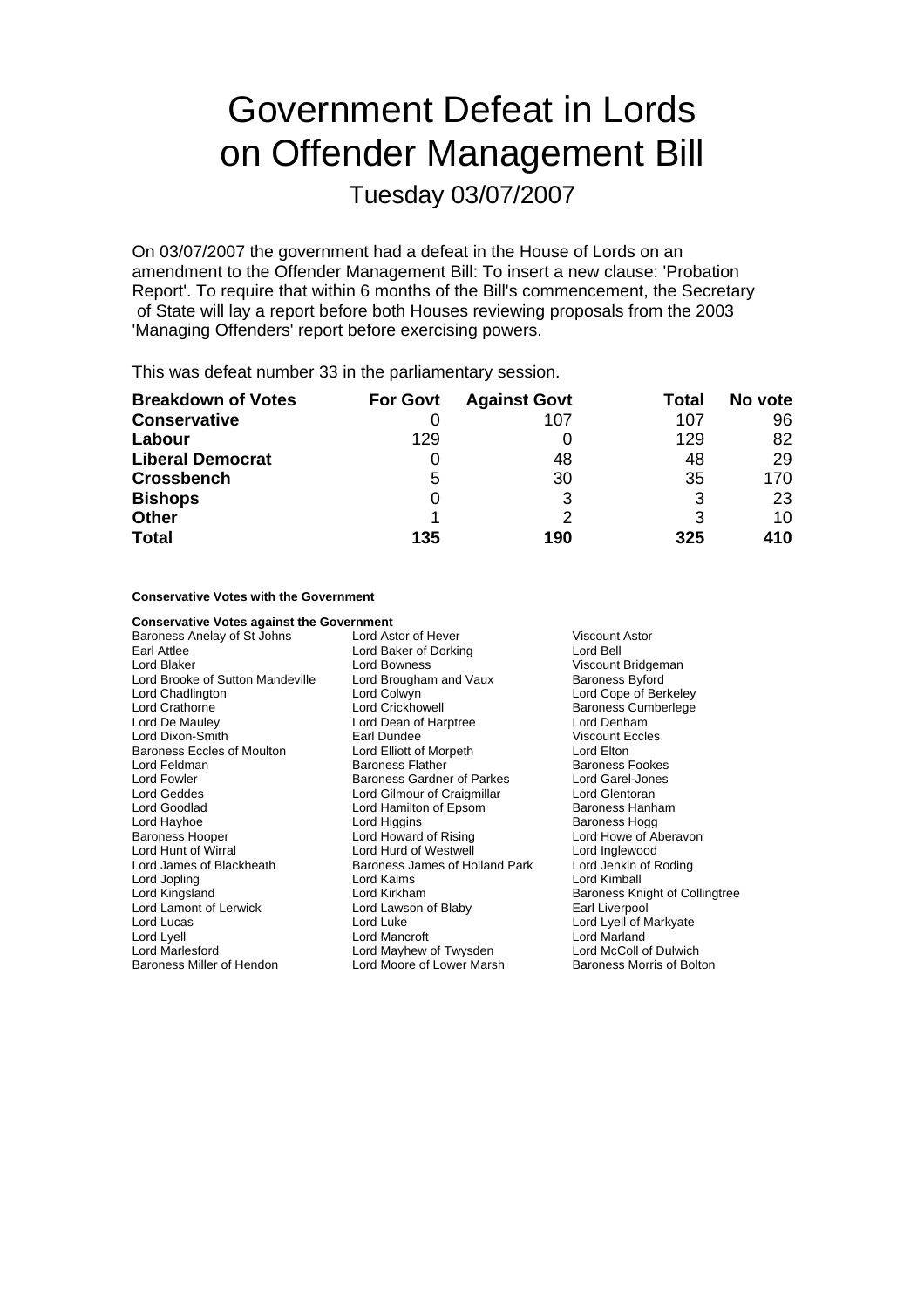Baroness Noakes Earl Northesk Lord Norton of Louth Baroness Park of Monmouth Lord Patten<br>Lord Reav Lord Renfrew of Kaimsthorn Lord Roberts of Conwy Lord Reay Lord Renfrew of Kaimsthorn Lord Roberts of Conwy Lord Sainsbury of Preston Candover Lord Sanderson of I<br>Lord Selsdon Baroness Sharples Lord Selsdon Baroness Sharples Lord Shaw of Northstead<br>Lord Sheikh Baroness Shephard of Northwold Lord Skelmersdale Lord Soulsby of Swaffham Prior Lord Stewartby<br>
Lord Taylor of Holbeach Clicount Trenchard<br>
Lord Taylor of Holbeach Clicount Trenchard<br>
Lord Taylor of Holbeach Clicount Trenchard Lord Taylor of Holbeach Viscount Trenchard Baroness Trumping Baroness Trumping Corporation Baroness Trumping C<br>Viscount Ullswater Corporation Baroness Verma Viscount Ullswater Baroness Verma Lord Vinson Lord Waddington Lord Wade of Chorlton Lord Wakeham

Earl Onslow **Baroness Oppenheim-Barnes**<br> **Earl Onslow Baroness Oppenheim-Barnes**<br>
Lord Quinton Baroness Shephard of Northwold Lord Skelmer<br>Lord Stewartby Lord Skelmer Lord Windlesham

**Labour Votes with the Government** Lord Brooke of Alverthorpe Lord Brookman Lord Donoughue<br>
Lord Elder<br>
Lord Evans of Parkside Lord Hunt of Kings Heath Baroness Quin **Baroness Ramsay of Cartvale**<br>
Lord Rooker
Lord Rosser Baroness Taylor of Bolton **Lord Tomlinson**<br>
Lord Varlev **Lord Tomling Lord Tunnicliffe**<br>
Baroness Wall of New Barnet

Lord Adonis Baroness Amos Lord Anderson of Swansea Lord Barnett **Lord Bassam of Brighton** Cord Bernstein of Craigweil<br>
Lord Bhattacharvva **Lord Bilston** Lord Bilston **Lord Borrie** Lord Borrie Lord Bhattacharyya Lord Bilston Lord Borrie Lord Boyd of Duncansby Lord Bradley Lord Bragg Lord Burlison **Lord Campbell-Savours** Viscount Chandos<br>
Lord Christopher **Lord Clark Clark of Windermere** Lord Clarke of Hampstead Lord Christopher Lord Clark of Windermere Lord Clarke of Hampstead Lord Corbett of Castle Vale Baroness Crawley **Baroness David** Lord Davies of Oldham<br>
Lord Davies of Coity **Baroness Dean of Thornton-le-Fylde** Lord Dixon Baroness Dean of Thornton-le-Fylde Lord Dixon<br>Lord Dravson Lord Dubs Baroness Farrington of Ribbleton Lord Faulkner of Worcester Lord Filkin<br>Baroness Ford Cumnock Lord Foster of Bishop Auckland Lord Foulkes of Cumnock Lord Foster of Bishop Auckland Lord Foulkes<br>Baroness Gale Lord Gavron Lord Fyfe of Fairfield **Baroness Gale** Lord Gavron<br>
Lord Gilbert **Baroness Golding** Lord Gordon of Strathblane Lord Gilbert **Baroness Golding** Cord Cord Gordon of Strathblane Baroness Goudie **Baroness Gould of Potternewton** Lord Gould of Brookwood Lord Graham of Edmonton Lord Grantchester Lord Griffiths of Burry Port Lord Harris of Haringey Lord Harrison Lord Hart of Chilton **Lord Haskel Conduct Lord Haworth**<br>
Baroness Henig **Baroness** Hilton of Eggardon Baroness Hollis of Heigham Baroness Hilton of Eggardon Baroness Hollis of Heighar<br>
Baroness Hollis of Troon<br>
Lord Hughes of Woodside Baroness Howells of St Davids<br>
Lord Hughes of Woodside<br>
Lord Hunt of Kings Heath 
Lord I Lord I Lord I Lord I Lord I Lord Janner of Braunstone Lord Jones Lord King of West Bromwich Lord Layard Lord Lea of Crondall **Lord Lord Lipsey** Lord Lofthouse of Pontefract<br>Lord Macaulay of Bragar Lord Macdonald of Tradeston Lord Mackenzie of Framwell Lord MacKenzie of Culkein **Baroness Mallalieu** Lord Mason of Barnsley<br>
Baroness Massey of Darwen Lord Maxton **Communication** Baroness McDonagh Baroness Massey of Darwen Lord Maxton and Baroness McDonagh<br>
Lord McIntosh of Haringey Baroness McIntosh of Hudnall Lord McKenzie of Luton Baroness McIntosh of Hudnall Lord Moonie<br>
Lord Morgan Diese Lord Morgan<br>
Lord Aberavon<br>
Lord Parekh<br>
Lord Parekh Baroness Morgan of Huyton Lord Morris of Aberavon Lord Parekh Lord Patel of Blackburn **Lord Pendry Lord Pendry** Lord Peston<br> **Raroness Pitkeathley Lord Plant of Highfield** Lord Prys-Davies Baroness Pitkeathley **Lord Plant of Highfield** Lord Prys-Davies<br>Baroness Rikeathley **Lord Plant of Highfield** Lord Prys-Davies<br>Baroness Quin Baroness Ramsay of Cartvale Lord Randall of St Budeaux Lord Rooker Lord Rosser Lord Rosser Lord Rowlands<br>
Baroness Royall of Blaisdon Lord Sawyer Lord Baroness Scotland Lord Sawyer **Baroness Scotland of Asthal**<br>
Lord Sheldon **Communist Contains Communist Communist Contains Contains Communist Communist Communist Communist C** Lord Sewel Cord Sheldon Cord Sheldon Viscount Simon<br>
Lord Smith of Finsbury Cord Stone of Blackheath Cord Saroness Symon Lord Smith of Finsbury **Lord Stone of Blackheath** Baroness Symons of Vernham Dean<br>Baroness Taylor of Bolton Lord Tomlinson **Baroness Lord Tunnicliffe** Lord Varley Construction Care Baroness Wall of New Barnet Baroness Warwick of Undercliffe<br>Baroness Whitaker Baroness Wilkins Baroness Welliams of Elvel Baroness Whitaker **Baroness Wilkins** Baroness Wilkins **Lord Williams of Elvel**<br>
Lord Winston Lord Woolmer of Leeds Lord Young of Norwoo

Baroness Ashton of Upholland Lord Evans of Temple Guiting Lord Mackenzie of Framwellgate Lord Young of Norwood Green